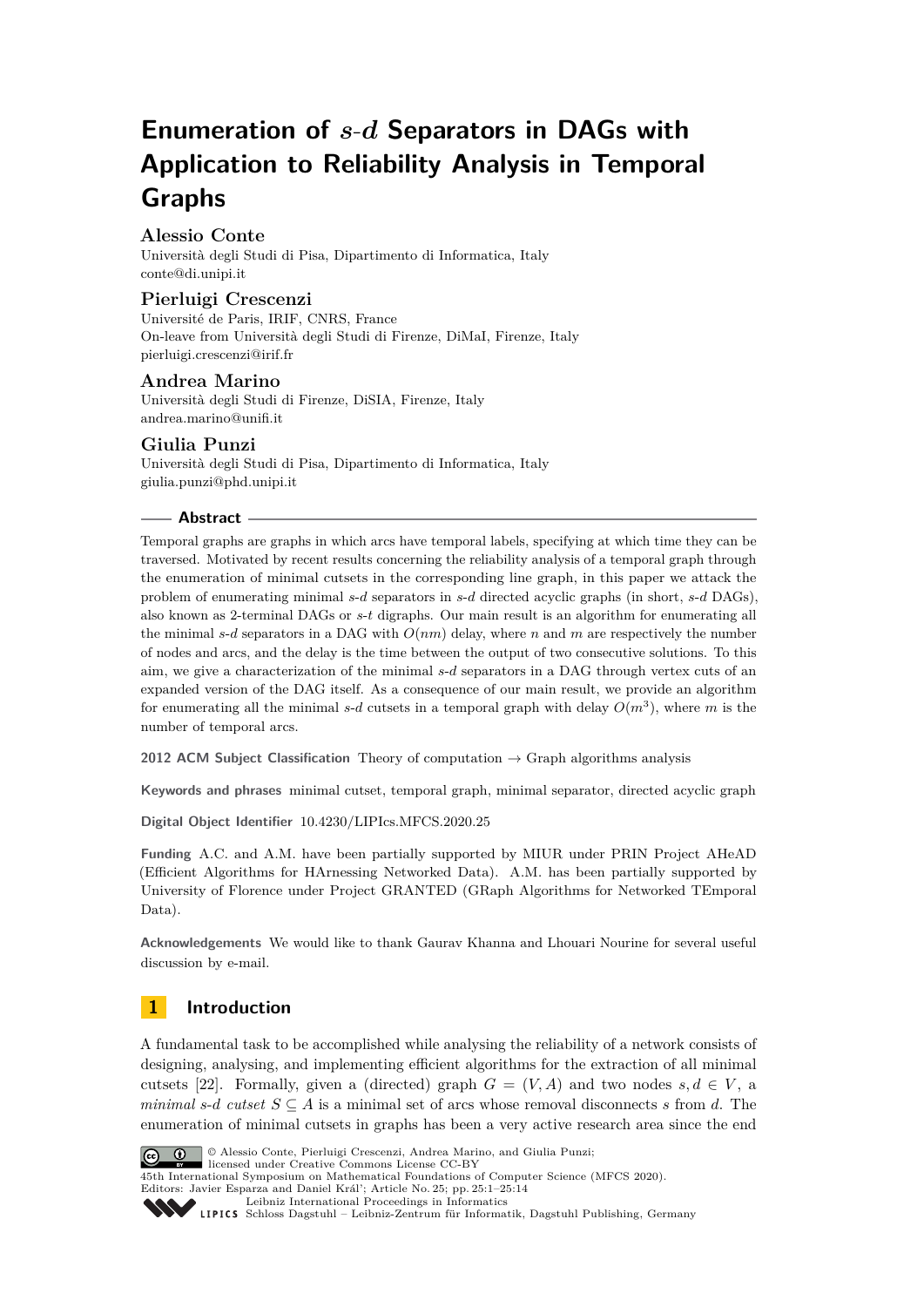of the sixties [\[11\]](#page-12-1). It is now known that listing minimal cutsets can be done, with  $O(m)$ delay, both in undirected [\[25\]](#page-13-1) and directed graphs [\[21\]](#page-12-2) (thanks to the characterization given in [\[24\]](#page-13-2)), where *m* denotes the number of arcs of the graph and the delay is the time between the output of a minimal cutset and the successive one (reporting all the results obtained in this field is clearly out of the scope of this paper).

Recently [\[7,](#page-12-3) [12\]](#page-12-4), the minimal cutset technique for determining the reliability of a complex system has been also applied to the case of temporal graphs (in particular, to the case of delay tolerant networks [\[9,](#page-12-5) [13\]](#page-12-6)). Several definitions of temporal graphs have been introduced in the literature, even with different notation and terminology (see, for example, [\[5,](#page-12-7) [6,](#page-12-8) [15\]](#page-12-9)): here, we mostly refer to the definitions of [\[18\]](#page-12-10). A *temporal graph* is a pair  $G = (V, A)$ , where *V* is the set of *n* nodes and *E* is the set of *m temporal arcs*. A temporal arc  $a \in A$ is a triple  $(u, v, \lambda)$ , where  $u, v \in V$  are the tail and head nodes of the arc, respectively, and  $\lambda \in \mathbb{N}$  is its *appearing time*. For example, the temporal graph *G* in the left part of Figure [1](#page-2-0) has five nodes and nine temporal arcs (which are listed below the graph). A *temporal u-v path* in a temporal graph  $G = (V, A)$  from a node  $u \in V$  to a node  $v \in V$ is a sequence  $\langle (u, x_1, \lambda_1), (x_1, x_2, \lambda_2), \ldots, (x_{k-1}, v, \lambda_k) \rangle$  of temporal arcs in *A* such that, for each *i* with  $1 \le i \le k$ ,  $\lambda_i > \lambda_{i-1}$ . For example, the temporal graph *G* in the left part of Figure [1](#page-2-0) contains the following four temporal *s*-*d* paths:  $\pi_1 = \langle (s, a, 1), (a, d, 4) \rangle$ ,  $\pi_2 = \langle (s, a, 1), (a, c, 2), (c, d, 3) \rangle$ ,  $\pi_3 = \langle (s, b, 2), (b, d, 4) \rangle$ , and  $\pi_4 = \langle (s, b, 2), (b, a, 3), (a, d, 4) \rangle$ . We can now adapt the definition of minimal cutset to the case of temporal graphs. Given an *s*-*d* temporal graph  $G = (V, A)$ , a *minimal s*-*d cutset* is a minimal set  $S \subseteq A$  of temporal arcs of *G*, whose removal breaks all temporal *s*-*d* paths. For example, with respect to the temporal graph *G* in the left part of Figure [1,](#page-2-0) we have that  $S = \{(s, a, 1), (b, a, 3), (b, d, 4)\}\$ is a minimal *s*-*d* cutset.

In [\[12\]](#page-12-4), the authors propose to enumerate all minimal *s*-*d* cutset in a temporal graph *G*, by first transforming *G* into the corresponding *s*-*d* line graph (as suggested in [\[16\]](#page-12-11)). Given a temporal graph  $G = (V, A)$  and two nodes  $s, d \in V$ , its corresponding (static) *s-d line graph* contains a node for each temporal arc  $a \in A$ , and, for any two nodes  $a_1 = (u_1, v_1, \lambda_1)$  and  $a_2 = (u_2, v_2, \lambda_2)$ , contains the arc  $(a_1, a_2)$  if and only if  $v_1 = u_2$  and  $\lambda_2 > \lambda_1$  (with a little abuse of notation, we denote by the same symbol the temporal arc of the temporal graph and the corresponding node of the corresponding static line graph). Moreover, the line graph contains two nodes *s* and *d*, and, for any arc  $a = (s, u, \lambda) \in A$  (respectively,  $a = (u, d, \lambda) \in A$ ), it contains the arc  $(s, a)$  (respectively,  $(a, d)$ ). In the middle part of Figure [1,](#page-2-0) we show the *s*-*d* line graph corresponding to the temporal graph in the left part of the figure. It is easy to verify that the *s*-*d* line graph of a temporal graph is an *s*-*d directed acyclic graph* (in short, *s*-*d DAG*) (also called, in the literature, *st*-digraph [\[4\]](#page-12-12) or 2-terminal DAG [\[8\]](#page-12-13)).

Given a (directed) graph  $G = (V, A)$  and two nodes  $s, d \in V$ , a *minimal*  $s$ -*d separator*  $S \subseteq V$  is a minimal set of nodes which disconnects *s* from *d*. From the definition of line graph, it follows that there is a one-to-one correspondence between the minimal *s*-*d* cutsets in a temporal graph and the minimal *s*-*d* separators in the corresponding *s*-*d* line graph. For example, the *s*-*d* line graph in the center of Figure [1](#page-2-0) contains the following seven minimal s-d separators:  $\{a_1, a_2\}$ ,  $\{a_1, a_4, a_8\}$ ,  $\{a_1, a_7, a_8\}$ ,  $\{a_2, a_3, a_7\}$ ,  $\{a_2, a_6, a_7\}$ ,  $\{a_3, a_7, a_8\}$ , and  ${a_6, a_7, a_8}$ . By using the list of arcs, it is easy to find the seven corresponding minimal cutsets in the temporal graph in the left part of the figure: for example, the minimal *s*-*d* separator  $\{a_1, a_4, a_8\}$  corresponds to the minimal cutset  $\{(s, a, 1), (b, a, 3), (b, d, 4)\}$ . The problem of enumerating the minimal *s*-*d* cutsets in a temporal graph has thus been reduced to the problem of **enumerating the minimal** *s*-*d* **separators in a DAG**. In [\[12\]](#page-12-4), the authors solve this problem by enumerating all minimal cutsets in the DAG and by then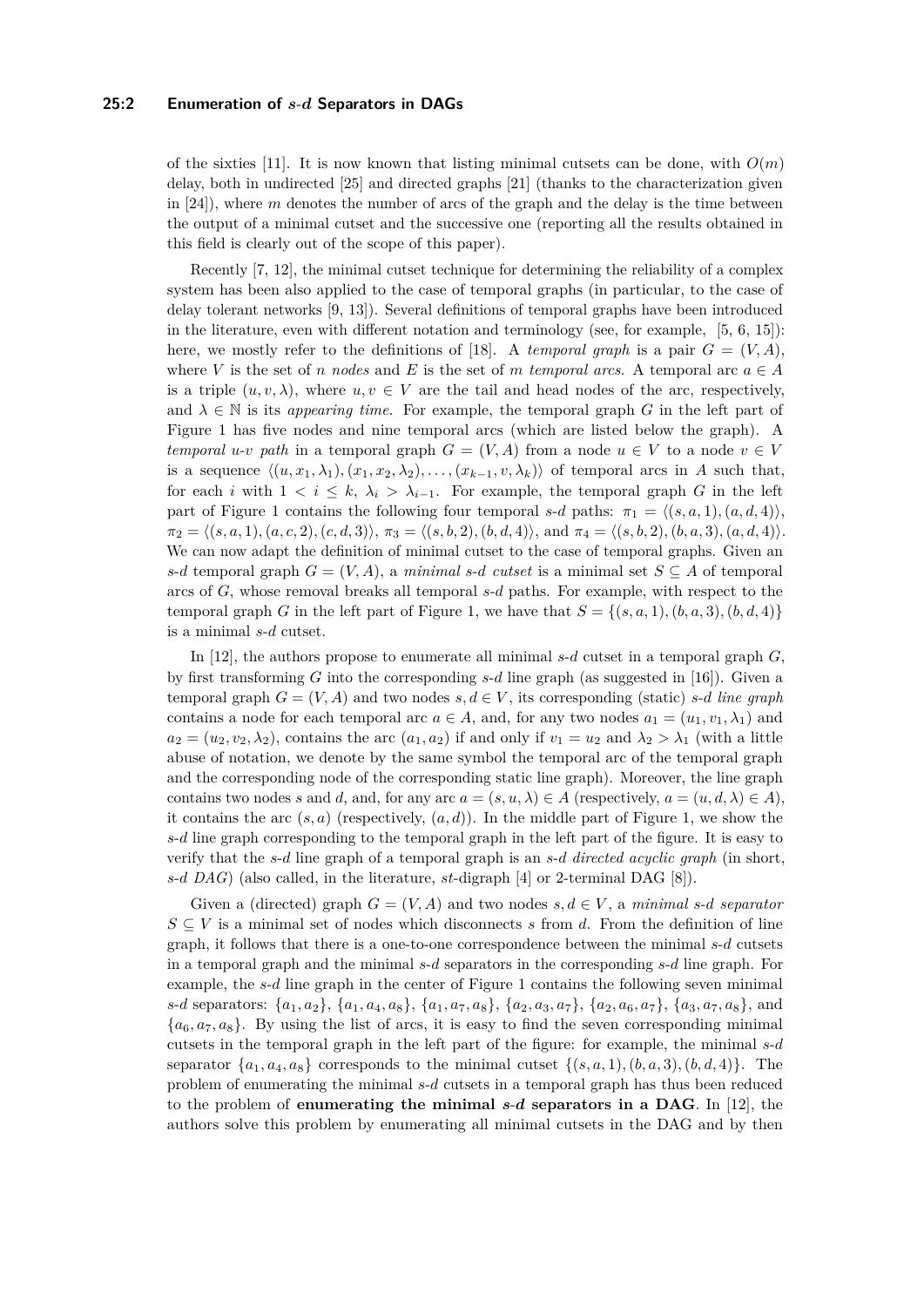<span id="page-2-0"></span>

**Figure 1** A temporal graph with 5 nodes and 9 temporal arcs (left), its corresponding line graph (center), which is an *s*-*d* DAG, and its corresponding expanded *s*-*d* DAG (right), without the node *a*<sup>9</sup> (which cannot participate to any *s*-*d* separator).

transforming each cutset into a separator, possibly discarding cutsets that do not correspond to any minimal separator, or that correspond to a minimal separator already listed. This approach, however, does not guarantee any polynomial bound on the delay of the enumeration algorithm. On the other hand, even if there are many results concerning the enumeration of minimal *s*-*d* separators in undirected graphs (see [\[23\]](#page-13-3) for the best delay bound, that is,  $O(n^2)$ where  $n$  is the number of nodes), as far as we know, no explicit results have been published concerning the enumeration of minimal *s*-*d* separators in directed graphs or, more specifically, in DAGs. The techniques of [\[23\]](#page-13-3) seem to be tailored to undirected graphs and difficult to be applied to directed graphs. It might be that the lattice-based techniques of [\[3\]](#page-12-14) combined with the algorithm for building lattices described in [\[20\]](#page-12-15) could be applied to the case of DAGs, but the space complexity of the enumeration algorithm would be exponential in the number of nodes. Moreover, the lattice techniques have been used to enumerate all minimal separators (not just the minimal *s*-*d* separators): indeed, in [\[3\]](#page-12-14), the authors themselves pose as an open problem whether the complexity of the two problems is the same.

Our main result is **an algorithm for enumerating all the minimal** *s*-*d* **separators** in a DAG with  $O(nm)$  delay, where *m* is the number of arcs and *n* is the number of nodes. To this aim, we basically reduce the problem of enumerating all the minimal *s*-*d* separators in a DAG to the problem of enumerating all the minimal *s*-*d* cutsets in a DAG, with the additional constraint that the cutsets have to be subsets of a specific set of arcs. More precisely, the enumeration algorithm makes use of a characterization of the minimal *s*-*d* separators in a DAG through vertex cuts of an expanded version of the DAG itself. This characterization is similar to the one provided in [\[24\]](#page-13-2) for enumerating all minimal cutsets in a directed graph.

As a consequence of our main result, we provide **an algorithm for enumerating all** the minimal *s*-*d* cutsets in a temporal graph with delay  $O(m^3)$ , where *m* is the number of temporal arcs. We also mention that other papers have been devoted to studying other aspects of cuts in temporal graphs, as the complexity of finding one *minimum*, i.e. bounded size, separator [\[27\]](#page-13-4) and one *minimum* cutset [\[2\]](#page-12-16). Our algorithm for enumerating minimal cutsets in temporal graphs contributes to the general field of the enumeration of topological structures in temporal graphs, such as temporal cliques [\[10,](#page-12-17) [26\]](#page-13-5), temporal *k*-plexes [\[1\]](#page-12-18), temporal paths [\[14\]](#page-12-19), and bicriteria temporal paths [\[19\]](#page-12-20).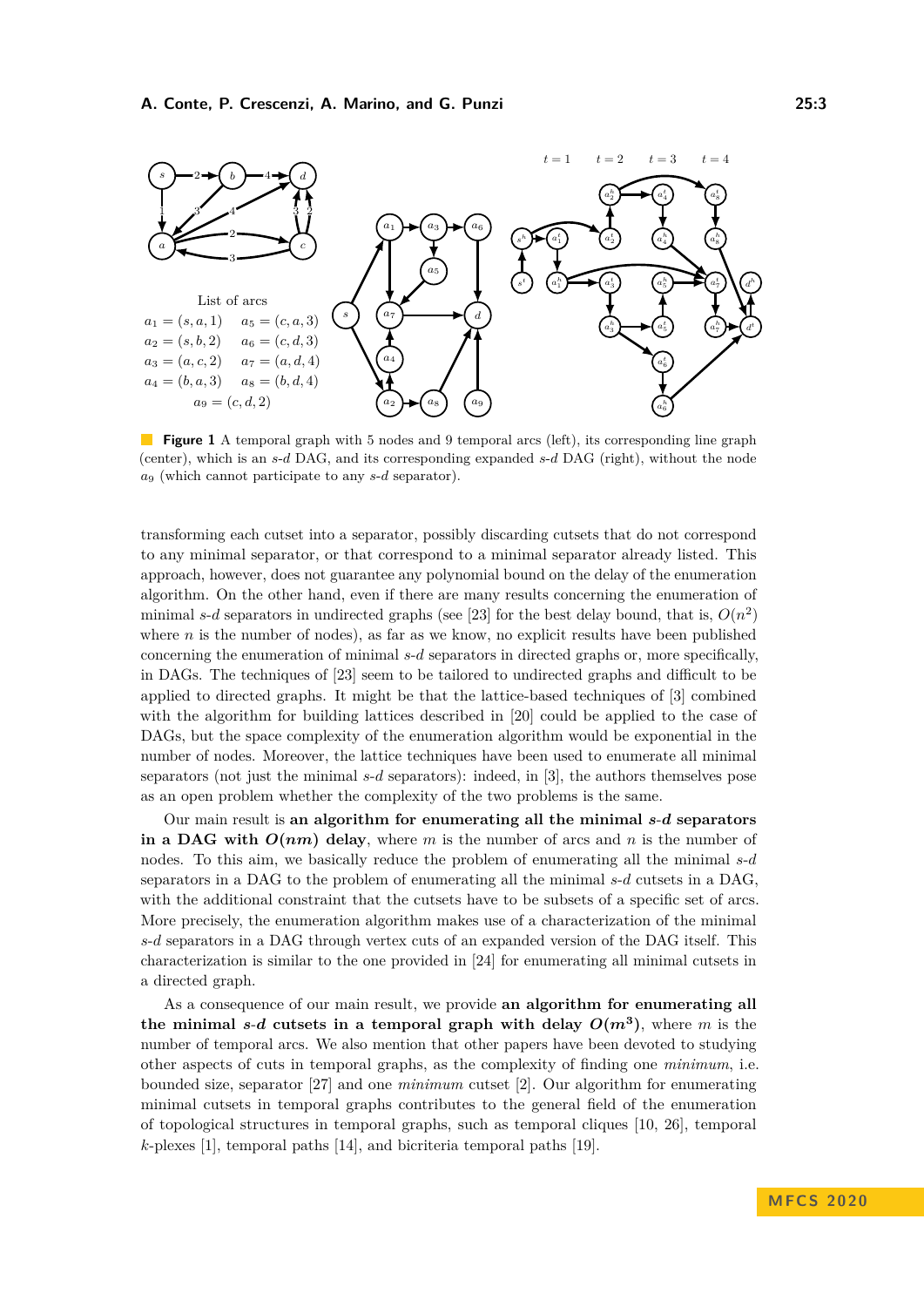#### **Notations, definitions, and preliminary results**

A *directed graph* is a pair  $G = (V, A)$ , where V is the set of *n* nodes and A is the set of *m arcs*. An arc  $a \in A$  is a pair  $(u, v)$ , where  $u, v \in V$  are the tail and head nodes of the arc, respectively (in the following, we will denote by  $\tau(a)$  and  $\eta(a)$  the tail and the head of the arc *a*, respectively). The *out-neighbor*  $N_G^+(u)$  (respectively, *in-neighbor*  $N_G^-(u)$ ) of a node  $u \in V$  is the set of nodes *v* such that  $(u, v) \in A$  (respectively,  $(v, u) \in A$ ). Given a set  $U \subseteq V$ , we will denote by  $G[U]$  the graph induced by *U* in *G*, that is  $G[U] = (U, A[U])$ , where  $A[U] \subseteq A$  and, for any  $a \in A$ ,  $a \in A[U]$  if and only if  $\tau(a) \in U$  and  $\eta(a) \in U$ . A  $u$ -*v* walk W from a node  $u \in V$  to a node  $v \in V$  is a sequence of arcs  $\langle a_1, a_2, \ldots, a_k \rangle$  such that  $u = \tau(a_1)$ ,  $v = \eta(a_k)$ , and, for each *i* with  $1 < i \leq k$ ,  $\tau(a_i) = \eta(a_{i-1})$ . A *u-v path* P is a *u*-*v* walk with pairwise distinct nodes. A *directed acyclic graph* (in short, *DAG*) is a directed graph which does not contain any *u*-*u* walk, for any node *u*. Given a DAG  $G = (V, A)$  and a node  $u \in V$ , we will denote by  $succ_G(u)$  (respectively,  $pred_G(u)$ ) the set of *successors* (respectively, *predecessors*) of *u*, that is, the set of nodes *v* such that *G* contains a *u-v* (respectively, *v-u*) path (note that  $succ_G(u) \cap pred_G(u) = \emptyset$ ).

*s*-*d* **DAGs and** *s*-*d* **separators.** An *s*-*d* **DAG** is a DAG  $G = (V, A)$  along with two specified nodes  $s, d \in V$  such that (1) there is no arc  $a \in A$  such that  $\eta(a) = s$  or  $\tau(a) = d$ , (2)  $(s, d) \notin A$ , and (3) for any node  $u \in V$ , there exists an *s*-*u* path and a *u*-*d* path in *G*. By applying standard graph visits, given a DAG and two nodes *s* and *d*, we can easily compute the corresponding  $s$ -*d* DAG in time  $O(m)$ . Indeed, after possibly deleting the arc  $(s, d)$ , it suffices to execute a "forward" traversal from *s* and a "backward" traversal from *d*, and to then remove the nodes not "touched" in both traversals. For example, in the case of the DAG of the center part of Figure [1,](#page-2-0) we have that the node  $a_9$  can be removed, since there is no *s*-*a*<sub>9</sub> path in the DAG. Given an *s*-*d* DAG  $G = (V, A)$  and a subset  $S \subseteq V$  of nodes of *G*,  $G \setminus S$  denotes the DAG obtained by removing all nodes in *S* and all arcs  $a \in A$  such that  ${\lbrace \tau(a), \eta(a) \rbrace \cap S \neq \emptyset}$ . A subset  $S \subseteq V$  is an *s*-*d separator* of *G* if  ${\lbrace s, d \rbrace \cap S = \emptyset}$  and there is no *s*-*d* path in  $G \setminus S$ . An *s*-*d* separator *S* is *minimal* if no proper subset of *S* is an *s*-*d* separator. For example, with respect to the *s*-*d* DAG *G* in the center part of Figure [1,](#page-2-0) we have that  $S = \{a_1, a_4, a_7, a_8\}$  is an *s*-*d* separator, but it is not minimal, since  $S \setminus \{a_4\}$  and  $S \setminus \{a_7\}$  are also *s*-*d* separators.

**Expanded** *s*-*d* **DAGs.** Given an *s*-*d* DAG *G* =  $(V, A)$ , the *expanded s*-*d DAG*  $\mathbb{E}(G)$  =  $(\mathbb{E}(V), \mathbb{E}(A))$  contains, for each node  $u \in V$ , two nodes  $u^t$  and  $u^h$  connected by the arc  $(u^t, u^h)$  and, for any arc  $(u, v) \in A$ , it contains the arc  $(u^h, v^t)$  (in the following, the nodes of type  $u<sup>t</sup>$  will be called tail nodes, while the others will be called head nodes). For example, in the right part of Figure [1](#page-2-0) we show the expanded *s*-*d* DAG corresponding to the *s*-*d* DAG in the center part of the figure. Given a set  $U \subseteq V$  of nodes of  $G, U^h \subseteq \mathbb{E}(V)$  is the corresponding set of head nodes in  $\mathbb{E}(G)$ , that is,  $U^h = \{u^h : u \in U\}$ . The following result can be easily proved (in the following, given a set  $Q$  and a subset  $P \subseteq Q$ , we will denote by  $\overline{P}$  the set  $Q \setminus P$ .

<span id="page-3-0"></span>**If Lemma 1.** *Given an s*-*d*  $DAGG = (V, A)$ *, let*  $\mathbb{E}(G) = (\mathbb{E}(V), \mathbb{E}(A))$  *be the corresponding expanded s*-*d DAG*, and let  $U \subseteq V$ . For any  $v \in V$ ,  $v \in \text{succ}_{G[\overline{U}]}(s)$  if and only if  $v^h \in \mathtt{succ}_{\mathbb{E}(G)[\overline{U^h}]}(s^t).$ 

## **2 Minimal** *s*-*d* **separator characterization through vertex cuts**

Our algorithm for enumerating the minimal *s*-*d* separators of an *s*-*d* DAG *G* is based on the recursive construction of a set *X* of nodes of the corresponding expanded  $s$ -*d* DAG  $\mathbb{E}(G)$ . Such a set X will induce an  $s$ -*d* cut set in  $\mathbb{E}(G)$  consisting of all arcs whose tail node is in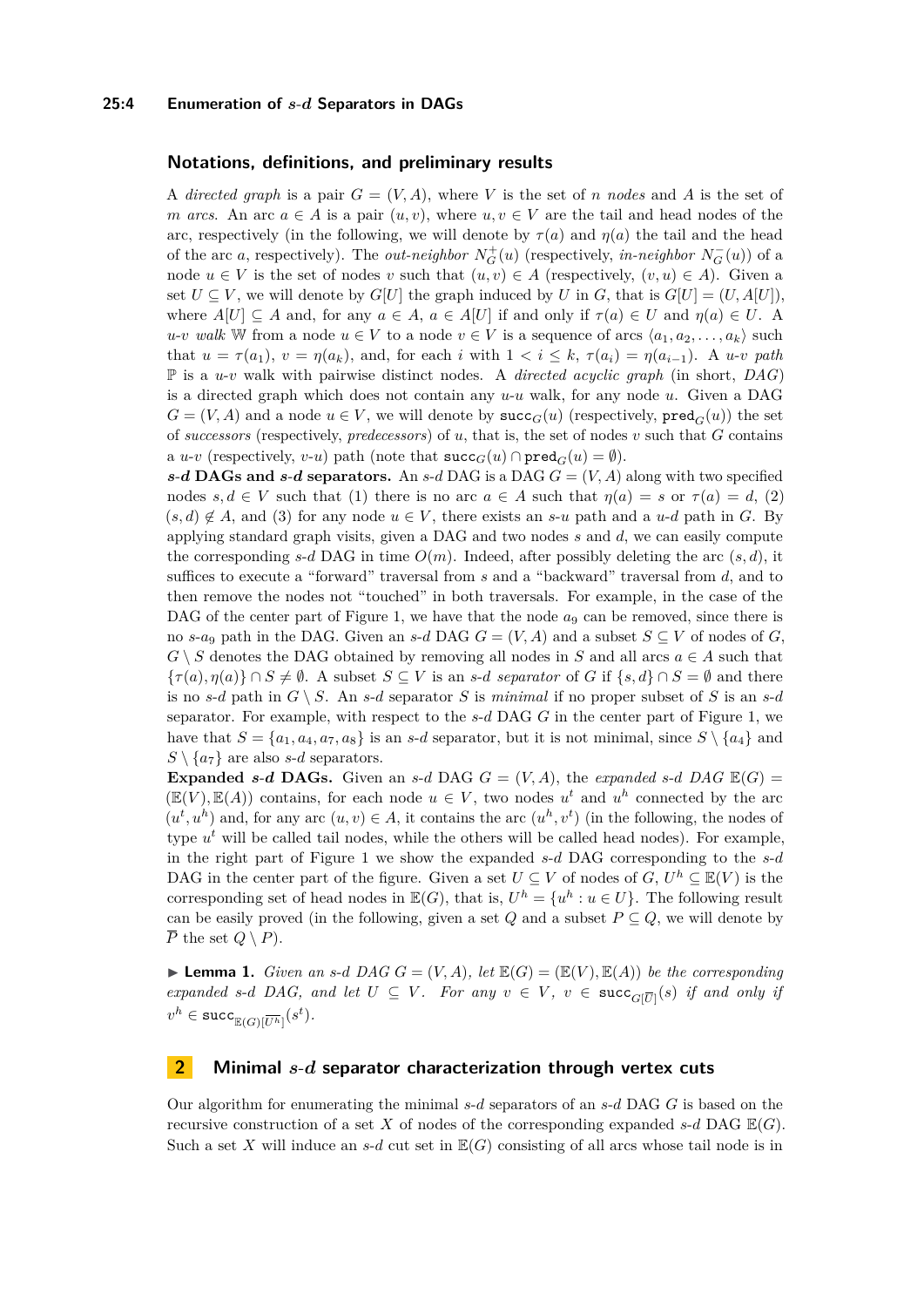#### **A. Conte, P. Crescenzi, A. Marino, and G. Punzi 25:5**

*X* and whose head node is not in *X*. In order to guarantee that this cut set corresponds to a minimal *s*-*d* separator in *G*, the set *X* has to satisfy some specific properties: the goal of this section is to formally state these properties and to give a characterization of the minimal *s*-*d* separators of an *s*-*d* DAG *G*. To this aim, we will refer to the concept of vertex cut, similarly to what has been done in [\[24\]](#page-13-2) for listing minimal cut sets. Given an *s*-*d* DAG  $G = (V, A)$  and its corresponding expanded *s*-*d* DAG  $E(G) = (E(V), E(A))$ , let  $X \subseteq \mathbb{E}(V)$ . The *vertex cut*  $\langle X, \overline{X} \rangle$  in *G* is defined as  $\langle X, \overline{X} \rangle = \{u \in V : u^t \in X \wedge u^h \in \overline{X}\}.$ For example, with respect to the expanded  $s$ -*d* DAG in the right part of Figure [1,](#page-2-0) if we choose  $X = \{a_1^t, a_4^t, a_7^t, a_8^t\}$ , the corresponding vertex cut in the *s*-*d* DAG in the center of the figure is given by  $\langle X, \overline{X} \rangle = \{a_1, a_4, a_7, a_8\}$ , which is an *s*-*d* separator. Clearly, not all vertex cuts  $\langle X, \overline{X} \rangle$  are also *s*-*d* separators: for instance, if we choose  $X = \{a_1^t, a_8^t\}$ , the corresponding vertex cut is  $\langle X, \overline{X} \rangle = \{a_1, a_8\}$ , which is not an *s*-*d* separator since, after removing  $a_1$  and  $a_8$ , there is still an *s*-*d* path passing through nodes  $a_2$ ,  $a_4$ , and  $a_7$ .

 $\triangleright$  **Definition 2.** *Given an s*-*d DAG*  $G = (V, A)$  *and its corresponding expanded s-d DAG*  $\mathbb{E}(G) = (\mathbb{E}(V), \mathbb{E}(A)),$  a subset  $X \subseteq \mathbb{E}(V)$  is said to be good if  $G1 \{s^t, s^h\} \subseteq X;$  $G2 \ \{d^t, d^h\} \subseteq \overline{X}$ *; and* G3 for any  $u^h \in X$ ,  $N^+_{\mathbb{E}(G)}(u^h) \subseteq X$ .

<span id="page-4-1"></span> $\blacktriangleright$  **Lemma 3.** *Given an s-d DAG*  $G = (V, A)$  *and its corresponding expanded s-d DAG*  $\mathbb{E}(G) = (\mathbb{E}(V), \mathbb{E}(A)),$  let  $X \subseteq \mathbb{E}(V)$  be good. Then  $S = \langle X, \overline{X} \rangle$  is an s-*d* separator in *G*.

**Proof.** Since  $\{s^t, s^h\} \subseteq X$  and  $\{d^t, d^h\} \subseteq \overline{X}$ , we have that  $\{s, d\} \cap S = \emptyset$ . Let us suppose, by contradiction, that there exists an *s*-*d* path in *G*\*S*. Let  $\langle (s, u_1), (u_1, u_2), \ldots, (u_{k-1}, u_k), (u_k, d) \rangle$ be such a path, where, for each *i* with  $1 \leq i \leq k$ ,  $u_i \notin S$ . From the definition of expanded *s*-*d* DAG, it follows that any arc  $(x, y)$  in *G* corresponds to a pair  $(x^t, x^h)(x^h, y^t)$  of arcs in  $\mathbb{E}(E)$ . Hence,  $\langle (s^t, s^h)(s^h, u_1^t), (u_1^t, u_1^h), (u_1^h, u_2^t), (u_2^t, u_2^h), \dots, (u_{k-1}^h, u_k^t), (u_k^t, u_k^h), (u_k^h, d^t)(d^t, d^h) \rangle$  is a path in  $\mathbb{E}(G)$ . Because of property G1 of the goodness definition, we have that  $s^h \in X$ . Because of property G3 and since  $u_1^t \in N_{\mathbb{E}(G)}^+(s^h)$ , we have that  $u_1^t \in X$ . Since  $u_1 \notin S$ , we have that  $u_1^h \in X$ . By iterating this process, we can conclude that  $u_k^h \in X$ . Because of property G3 and since  $d^t \in N_{\mathbb{E}(G)}^+(u_k^h)$ , we have that  $d^t \in X$ , contradicting property G2. We can thus conclude that there exists no *s*-*d* path in  $G \setminus S$ , and the lemma has been proved.

Note that, for a vertex set  $X$ , being good is not a necessary condition, for the corresponding vertex cut  $\langle X,\overline{X}\rangle$ , for being an *s*-*d* separator. For example, with respect to the expanded *s*-*d* DAG in the right part of Figure [1,](#page-2-0) we have already seen that the set  $X = \{a_1^t, a_4^t, a_7^t, a_8^t\}$ corresponds to an *s*-*d* separator in the *s*-*d* DAG in the center of the figure. However, *X* is not good, since, for example, it contains neither  $s^t$  nor  $s^h$  and, hence, it does not satisfy property G1 of the goodness definition. The next result shows that, by adding a few more hypotheses, we can obtain a full characterization of minimal *s*-*d* separators in terms of good vertex sets (in the following,  $\Gamma(X)$  denotes the "neighborhood" of X in  $\overline{X}$ , that is,  $\Gamma(X) = \{u^h \in \overline{X} : u^t \in X\}.$ 

▶ **Theorem 4.** *Given an s*-*d DAG*  $G = (V, A)$ *,*  $S ⊆ V$  *is a minimal s*-*d separator if and only if there exists an*  $X \subseteq \mathbb{E}(V)$  *such that the following conditions are satisfied.* 

- **1.**  $S = \langle X, \overline{X} \rangle$  and X is good.
- <span id="page-4-2"></span>2.  $\texttt{succ}_{\mathbb{E}(G)[X]}(s^t) \cup \{s^t\} = X$  (that is, the set of the successors of  $s^t$  in the graph induced by  $X$  in  $\mathbb{E}(G)$  *is equal to*  $X$ *).*
- <span id="page-4-0"></span>**3.**  $\Gamma(X) \subseteq \text{pred}_{\mathbb{E}(G)[\overline{X}]}(d^h) \cup \{d^h\}$  (that is, the set of the predecessors of  $d^h$  in the graph *induced by*  $\overline{X}$  *in*  $\mathbb{E}(G)$  *includes*  $\Gamma(X)$ *).*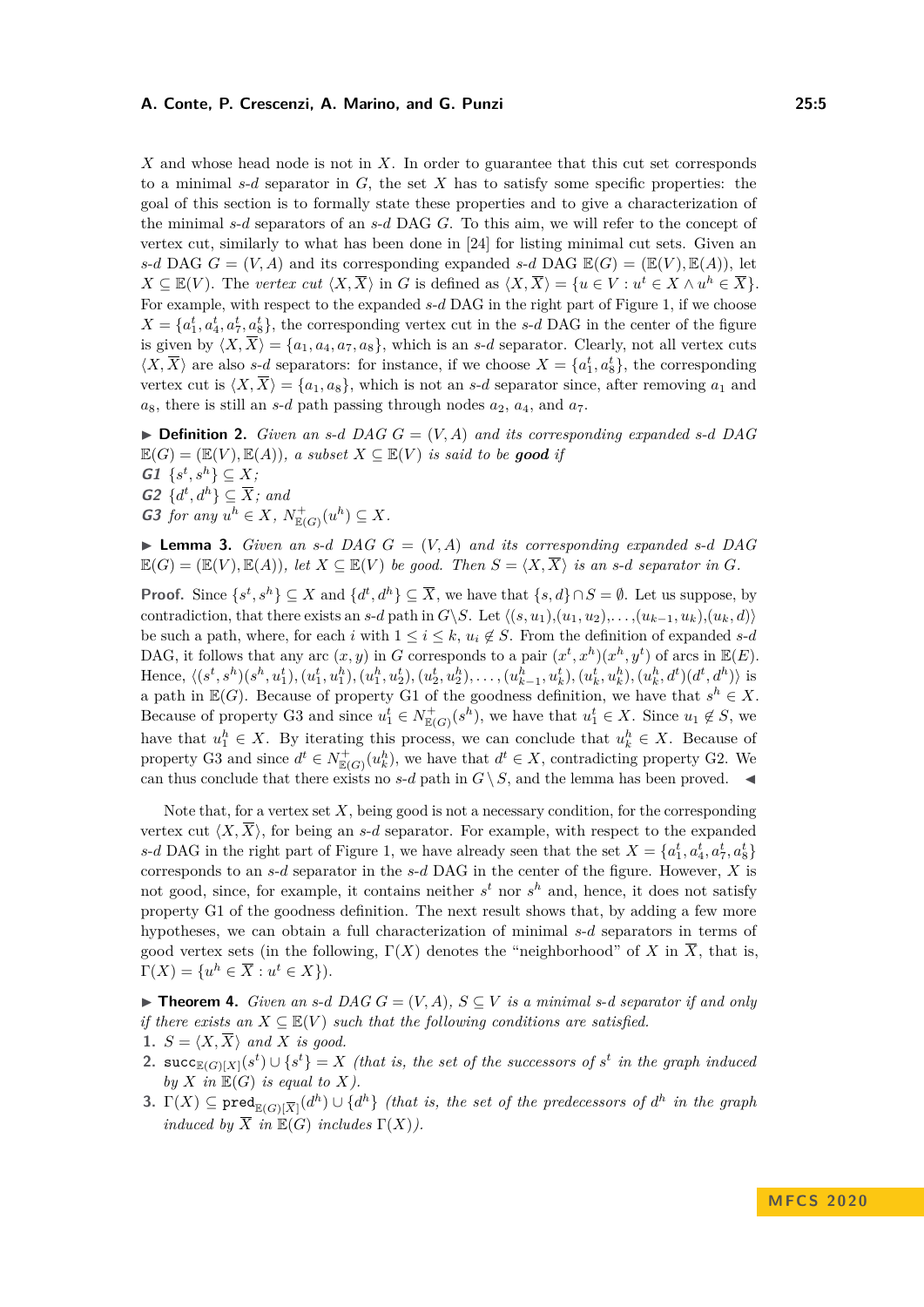<span id="page-5-0"></span>

**Figure 2** The proof of the necessity in Theorem [4:](#page-4-0) the gray nodes are in the minimal separator *S*, the red diamond nodes are in  $S<sup>h</sup>$ , and the green rectangle nodes are in *X* (hence,  $\overline{X}$  consists of the white circle and red diamond nodes).

**Proof.** Let us first prove the necessity. To this aim, let  $S \subseteq V$  be a minimal *s*-*d* separator. We then define  $X = \{s^t\} \cup \text{succ}_{\mathbb{E}(G)[\overline{S^h}]}(s^t)$ , where  $S^h = \{u^h : u \in S\}$  (see Figure [2\)](#page-5-0). We will now prove that this vertex set satisfies the required conditions.

- *X* is good. Since  $s \notin S$ , we have that  $s^h \notin S^h$ : since  $(s^t, s^h) \in \mathbb{E}(A)$ , it follows that  $s^h \in \text{succ}_{\mathbb{E}(G)[\overline{S^h}]}(s^t)$ . Hence, both  $s^t$  and  $s^h$  belongs to *X* and property G1 is satisfied. Since  $d \notin S$ , we have that  $\{d^t, d^h\} \cap S^h = \emptyset$ : if by contradiction  $d^t \in \text{succ}_{\mathbb{E}(G)[\overline{S^h}]}(s^t)$ , then  $d^h \in \text{succ}_{\mathbb{E}(G)[\overline{S^h}]}(s^t)$  (since  $(d^t, d^h) \in \mathbb{E}(A)$ ). From Lemma [1,](#page-3-0) it follows that  $d \in$  $\text{succ}_{\mathbb{E}(G)[V \setminus S]}(s)$ , contradicting the fact that *S* is an *s*-*d* separator. Hence, neither *d<sup>t</sup>* nor *d*<sup>*h*</sup> belongs to X, and property G2 is satisfied. Finally, if  $u^h \in X$ , then  $u^h \in \text{succ}_{\mathbb{E}(G)[\overline{S^h}]}(s^t)$ . From the definition of  $S<sup>h</sup>$  and since all out-neighbors of a head node are tail nodes, we have that, for any  $u^h \in X$ ,  $N_{\mathbb{E}(G)}^+(u^h) \cap S^h = \emptyset$ . Hence, for any  $v^t \in N_{\mathbb{E}(G)}^+(u^h)$ , we have that  $v^t \in \text{succ}_{\mathbb{E}(G)[\overline{S^h}]}(s^t)$ : that is,  $v^t \in X$ . Hence,  $N^+_{\mathbb{E}(G)}(u^h) \subseteq X$  and property G3 is also satisfied. We can conclude that *X* is good.
- $S = \langle X, \overline{X} \rangle$ . First, we show that  $S \subseteq \langle X, \overline{X} \rangle$ . Let  $u \in S$ , and, by contradiction, suppose  $\overline{a}$ that  $u \notin \langle X, \overline{X} \rangle$ . Note that by definition of  $S^h$ , we have that  $u^h \in S^h$  and, hence, that  $u^h \notin \text{succ}_{\mathbb{E}(G)[\overline{S^h}]}(s^t)$ , that is,  $u^h \in \overline{X}$ . Since  $u \notin \langle X, \overline{X} \rangle$ , this implies that  $u^t \notin X$ , that is,  $u^t \notin \text{succ}_{\mathbb{E}(G)[\overline{S}^h]}(s^t)$ . Since  $\mathbb{E}(G)$  is a DAG, there is no  $u^h$ - $u^t$  path in  $\mathbb{E}(G)$ : hence, we have that  $u^t \notin \text{succ}_{\mathbb{E}(G)[\overline{S^h} \cup \{u^h\}]}(s^t)$ . Since  $u^t$  is the only in-neighbor of  $u^h$ , this implies that  $u^h \notin \text{succ}_{\mathbb{E}(G)[\overline{S^h} \cup \{u^h\}]}(s^t)$ . From Lemma [1,](#page-3-0) it follows that  $u \notin \text{succ}_{G[(V \setminus S) \cup \{u\}]}(s)$ , that is, reintegrating  $u$  in  $\tilde{G}$  does not produce any  $s$ -*d* path (since  $u$  is not a successor of *s* in  $G[(V \setminus S) \cup \{u\}]$ . This contradicts the minimality of *S*. Hence, *u* must belong to  $\langle X,\overline{X}\rangle$ : we have thus proved that  $S\subseteq \langle X,\overline{X}\rangle$ . In order to prove the opposite inclusion, let  $u \in \langle X, \overline{X} \rangle$ , that is,  $u^t \in X$  and  $u^h \in \overline{X}$ . By contradiction, suppose that  $u \notin S$ , which implies that  $u^h \in \overline{S^h}$ . Since  $u^t \in X$ , we have that  $u^t \in \text{succ}_{\mathbb{E}(G)[\overline{S^h}]}(s^t)$ . By using the arc  $(u^t, u^h)$ , we have that  $u^h \in \text{succ}_{\mathbb{E}(G)[\overline{S^h}]}(s^h)$ : that is,  $u^h \in X$ , which contradicts the fact that  $u^h \in \overline{X}$ . Thus, we have that  $\langle X, \overline{X} \rangle \subseteq S$ , and, hence, that  $S = \langle X, \overline{X} \rangle$ .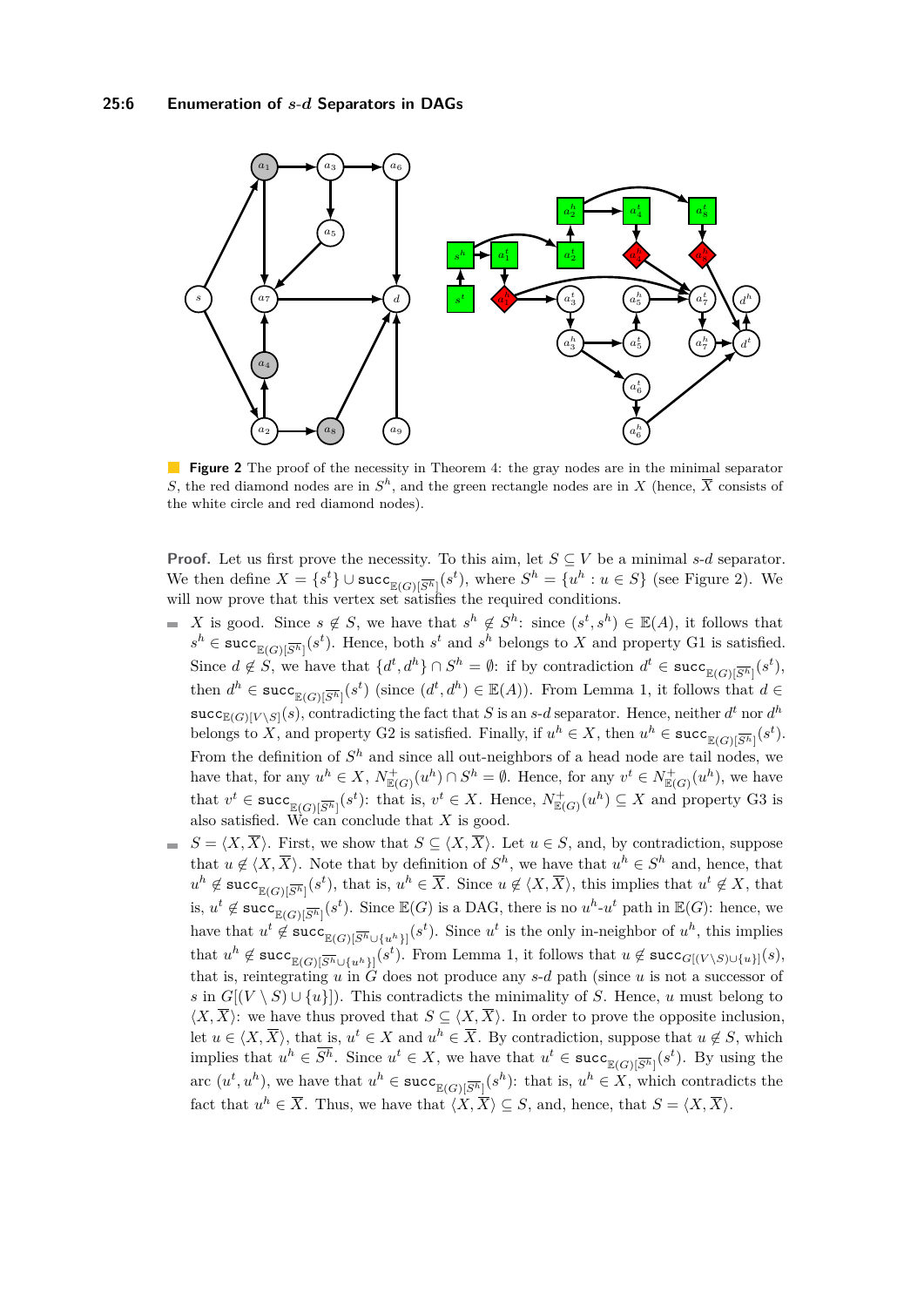<span id="page-6-0"></span>

Figure 3 The proof of the sufficiency in Theorem [4.](#page-4-0)

- $succ_{\mathbb{E}(G)[X]}(s^t) \cup \{s^t\} = X$ . Clearly,  $succ_{\mathbb{E}(G)[X]}(s^t) \subseteq X$ . Let us show the opposite  $\blacksquare$ inclusion. By contradiction, suppose that there exists  $x \in X \setminus \text{succ}_{\mathbb{E}(G)[X]}(s^t)$ . By definition of X, there is an  $s^t$ -*x* path in  $\mathbb{E}(G)[\overline{S}^h]$ . Since  $x \notin \text{succ}_{\mathbb{E}(G)[X]}(s^t)$ , this path must contain a node of  $\overline{X}$ : let *y* the first such node. We have then found a node  $y \in \overline{X}$ such that  $y \in \text{succ}_{\mathbb{E}(G)[\overline{S^h}]}(s^t) \subseteq X$ , which is a contradiction.
- $\Gamma(X) \subseteq \texttt{pred}_{\mathbb{E}(G)[\overline{X}]}(d^h) \cup \{d^h\}$ . Suppose, by contradiction, that there exists  $u^h \in \Gamma(X)$ such that  $d^h \notin \text{succ}_{\mathbb{E}(G)[\overline{X}]}(u^h)$ . We now show that  $T = S \setminus \{u\}$  is an *s*-*d* separator, thus contradicting the minimality of *S*. Suppose, by contradiction, that *T* is not an *s*-*d* separator: that is,  $d \in \text{succ}_{G[\overline{T}]}(s)$ . From Lemma [1,](#page-3-0) it follows that there is an  $s^t$ - $d^h$  path  $\pi$  in  $\mathbb{E}(G)[\overline{T^h}]$ , where  $T^h = S^h \setminus \{u^h\}$ . On the other hand, since *S* is an *s*-*d* separator, from Lemma [1](#page-3-0) it also follows that  $d^h \notin \text{succ}_{\mathbb{E}(G)[\overline{S^h}]}(s^t)$ . This implies that  $\pi$  must pass through the node  $u^h$ . All the nodes following  $u^h$  in  $\pi$  have to be in  $\overline{S^h}$  and they cannot be in X, since otherwise they would reachable from  $s^t$  in  $\mathbb{E}(G)[\overline{S^h}]$  thus contradicting the fact that  $d^h \notin \text{succ}_{\mathbb{E}(G)[\overline{S^h}]}(s^t)$ . Hence, there exists an  $u^h$ - $d^h$  path in  $\mathbb{E}(G)[\overline{X}]$ , contradicting the fact that  $d^h \notin \text{succ}_{\mathbb{E}(G)[\overline{X}]}(u^h)$ . This implies that all  $u^h \in \Gamma(X)$  are in  $\text{pred}_{\mathbb{E}(G)[\overline{X}]}(d^h)$ .

We have thus concluded the proof of the necessity. Let us now prove the sufficiency (see Figure [3\)](#page-6-0). By Lemma [3,](#page-4-1) we have that *S* is an *s*-*d* separator. We only need to show that it is minimal: to this aim, we now prove that, for any node  $u \in S = \langle X, X \rangle$ ,  $d \in \text{succ}_{G[\overline{T}]}(s)$ , where  $T = S \setminus \{u\}$ . From the definition of vertex cut, we have that  $u^t \in X$  and  $u^h \in \overline{X}$ , that is,  $u^h \in \Gamma(X)$ . Since  $u^t \in X$ , condition 2 implies that  $u^t \in \text{succ}_{\mathbb{E}(G)[X]}(s^t)$ : note that, for any  $v \in S$ ,  $v^h \in \overline{X}$ , so that  $u^t \in \text{succ}_{\mathbb{E}(G)[\overline{S^h}}(s^t)$ . Since  $u^h \in \Gamma(X)$ , condition 3 implies that  $d^h \in \text{succ}_{\mathbb{E}(G)[\overline{X}]}(u^h)$ : note that, for any  $v \in S$ ,  $v^t \in X$  and  $v^t$  is the only in-neighbor of  $v^h$ , so that  $d^h \in \text{succ}_{\mathbb{E}(G)[\overline{S^h}]}(u^h)$ . In summary, by using the arc  $(u^t, u^h)$  we then obtain an  $s^t$ - $d^h$ path in  $\mathbb{E}(G)[\overline{T^h}]$ , where  $T^h = S^h \setminus \{u^h\}$ . From Lemma [1,](#page-3-0) it follows that  $d \in \text{succ}_{G[\overline{T}]}(s)$ . The minimality of *S* has thus been proved, and the proof of theorem is complete.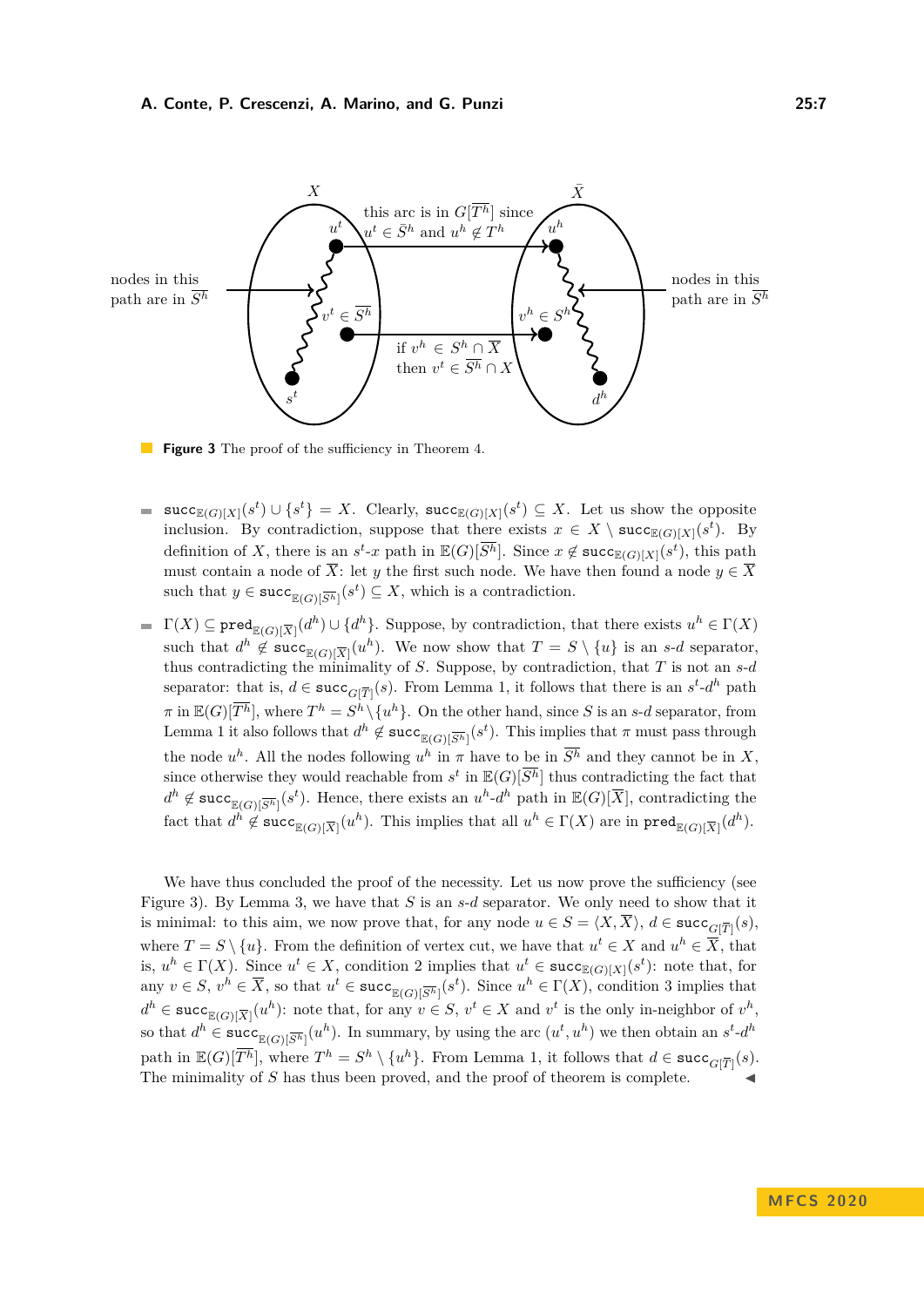**Algorithm 1** Enumeration of all vertex cuts  $\langle X, \overline{X} \rangle$  satisfying conditions 1-3 of Theorem [4.](#page-4-0)

<span id="page-7-2"></span><span id="page-7-1"></span><span id="page-7-0"></span> **Function**  $CVTS(X, F)$  **if**  $\Gamma(X) \subseteq F$  **then** output  $\langle X, \overline{X} \rangle$ **3 else**  $\vert u^h \leftarrow$  arbitrary element in  $\Gamma(X) \setminus F$   $\left\{ \quad \text{CUTS}(X, F \cup \{u^h\}) \right\}$   $\vert Z \leftarrow \text{CLOSURE}(X \cup \{u^h\}, F)$  $\mathcal{T} \quad \Big| \quad \Big| \quad \textbf{if} \ \Gamma(Z) \subseteq \texttt{pred}_{\mathbb{E}(G)[\overline{Z}]}(d^h) \cup \{d^h\} \ \textbf{then} \ \texttt{cuts}(Z,F)$  **Function**  $\text{CLOSURE}(X, F)$   $C \leftarrow \text{haug}_G(\text{taug}_G(X), F)$  $10 \parallel \textbf{while } C \neq X \textbf{ do}$  $\Big|$   $X \leftarrow C$ ;  $C \leftarrow \text{haug}_G(\text{taug}_G(X), F)$  $12$  **return** *X* **Function**  $\text{MAIN}(G = (V, E), s, d)$   $\left[$   $F \leftarrow \{d^h\} \cup N_{\mathbb{E}(G)}^-(d^t); X \leftarrow \text{CLOSURE}(\{s^t, s^h\}, F)$  $\cup$  CUTS $(X, F)$ 

## **3 Minimal** *s*-*d* **separator enumeration**

In this section, we will provide an algorithm for the enumeration of minimal *s*-*d* separators in a given *s*-*d* DAG  $G = (V, A)$ . The algorithm (see Algorithm [1\)](#page-7-0) will employ a binary partition scheme (see, for example, [\[17\]](#page-12-21)), and its correctness proof will be based on the characterization of Theorem [4.](#page-4-0) Before explicitly describing the algorithm, we need a few preliminary definitions.

Given  $X, F \subseteq \mathbb{E}(V)$  with  $X \cap F = \emptyset$ , we define the following two operations.

 $\textsf{Tail} \textbf{ augmentation: } \texttt{taug}_G(X) = X \cup \bigcup_{u^h \in X} N^+_{\mathbb{E}(G)}(u^h).$  $\mathsf{Head \ augmentation: } \ \mathtt{haug}_G(X, F) = X \cup \Big(\Gamma(X) \setminus (\mathsf{pred}_{\mathbb{E}(G)[\overline{X}]}(d^h) \cup F)\Big).$ 

Intuitively, the tail augmentation enforces property G3 of the definition of goodness, while the head augmentation identifies nodes in  $\Gamma(X) \setminus F$  that do not have valid paths to *d* in  $\mathbb{E}(G)[\overline{X}]$ , and that must, hence, be added to *X* in order to satisfy condition 3 of Theorem [4.](#page-4-0) With this in mind, we define the *closure*  $C_G(X, F)$  of  $X \subseteq \mathbb{E}(V)$ , for a fixed set  $F \subseteq \mathbb{E}(V)$ , as the smallest set containing X closed with respect to the two operations  $\text{taug}_G(\cdot)$  and  $\text{haug}_G(\cdot, \cdot)$  (that is,  $\text{taug}_G(\mathcal{C}_G(X, F)) = \mathcal{C}_G(X, F)$  and  $\text{haug}_G(\mathcal{C}_G(X, F), F) = \mathcal{C}_G(X, F)$ ). A direct computation of the closure of *X* is shown in function closure of Algorithm [1](#page-7-0) (a significantly more efficient implementation can be made).

We are now ready to describe our algorithm to enumerate all vertex cuts  $\langle X, \overline{X} \rangle$  satisfying conditions 1-3 of Theorem [4](#page-4-0) (see Algorithm [1\)](#page-7-0). The algorithm maintains both the set *X* and a set of *forbidden* head nodes  $F \subseteq \mathbb{E}(V)$ , such that  $X \cap F = \emptyset$ . We start with  $F = \{d^h\} \cup N_{\mathbb{E}(G)}^-(d^t)$  and  $X = C_G(\{s^t, s^h\}, F)$ . The algorithm makes *X* grow by considering the possible choices in  $\Gamma(X) \setminus F$ . Specifically, for each  $u^h$  in  $\Gamma(X) \setminus F$ , it applies the binary partition technique, by partitioning the set of vertex cuts between the ones in which  $u^h \in \overline{X}$ and the ones in which  $u^h \in X$ . In the first case,  $u^h$  is added to F and the recursion continues. In the second case,  $u^h$  is added to  $X$ , the closure of the new set is performed, and the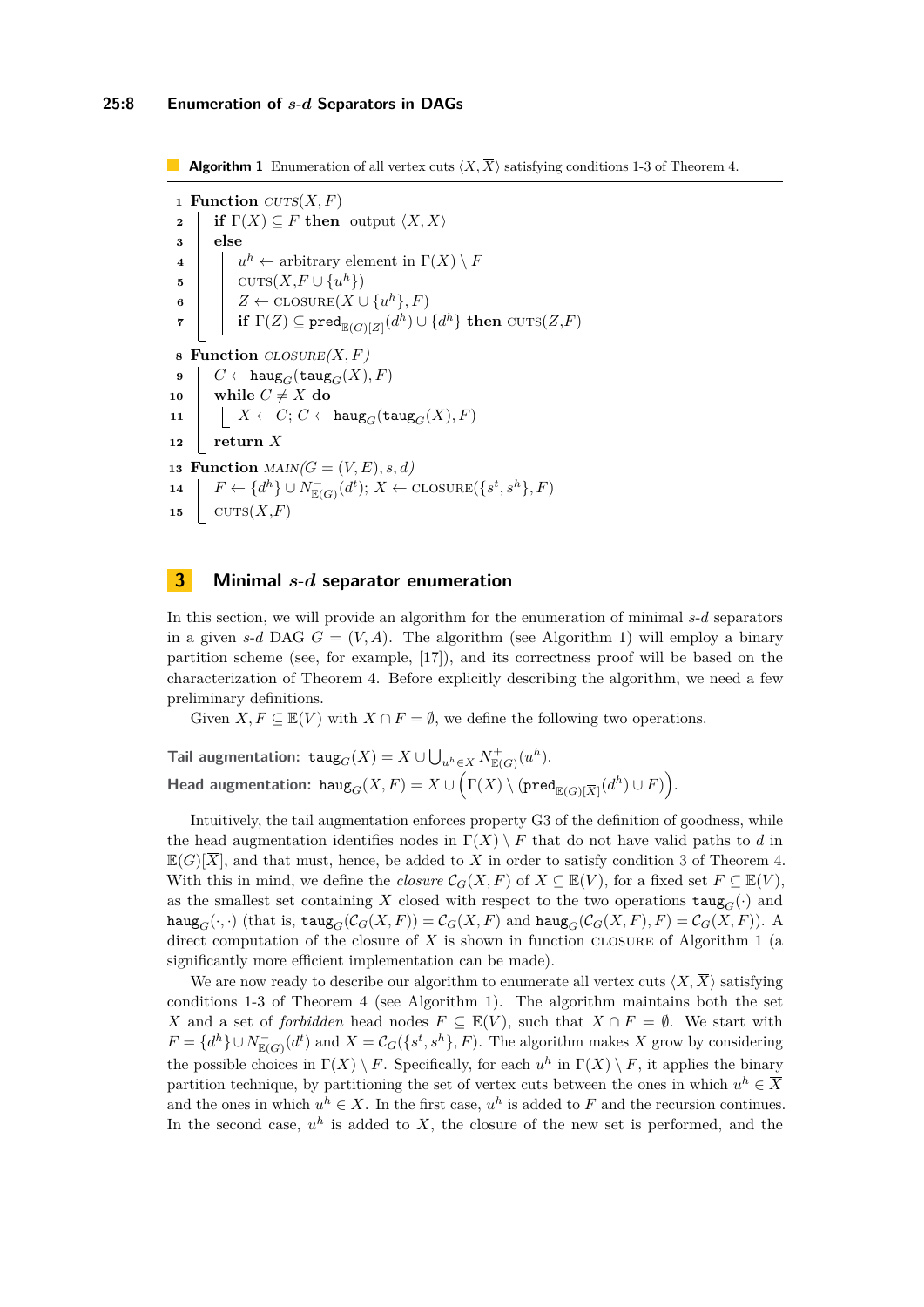#### **A. Conte, P. Crescenzi, A. Marino, and G. Punzi 25:9**

recursion proceeds only if condition 3 of Theorem [4](#page-4-0) is satisfied (indeed, it is not difficult to show that the closure operation can invalidate this condition). In both cases, the recursion (if executed) continues generating all the vertex cuts  $\langle Y, \overline{Y} \rangle$  such that  $X \subseteq Y$  and  $F \subseteq \overline{Y}$ . The invariant is that in any branch of the algorithm,  $\langle X, \overline{X} \rangle$  is always a *solution* (that is, it is a vertex cut satisfying conditions 1-3 of Theorem [4\)](#page-4-0), so that there are no dead-ends in the recursion (that is, any branch will produce at least one solution).

Figure [4](#page-8-0) shows one subtree of the execution of the algorithm with input the expanded *s*-*d* DAG in the right part of Figure [1,](#page-2-0) while the other subtree is shown in Figure [5](#page-9-0) (see the caption for the semantics of the colors). Note that the leaves of the execution tree correspond to the seven minimal *s*-*d* separators of the *s*-*d* DAG in the center part of Figure [1,](#page-2-0) that we already listed in the introduction.

<span id="page-8-0"></span>

**Figure 4** The recursion tree of our algorithm for the expanded *s*-*d* DAG in the right part of Figure [1](#page-2-0) (left subtree is shown in Figure [5\)](#page-9-0). Green rectangle nodes are in *X* while red diamond nodes are in *F*: hence,  $\overline{X}$  includes white circle and red diamond nodes. A solution  $\langle X, \overline{X} \rangle$  is reached when no green rectangle node is connected to a white circle node: the corresponding minimal *s*-*d* separator for the *s*-*d* DAG in the center part of Figure [1](#page-2-0) includes all nodes  $a_i$  such that  $a_i^t$  is a green rectangle node and  $a_i^h$  is a red diamond node.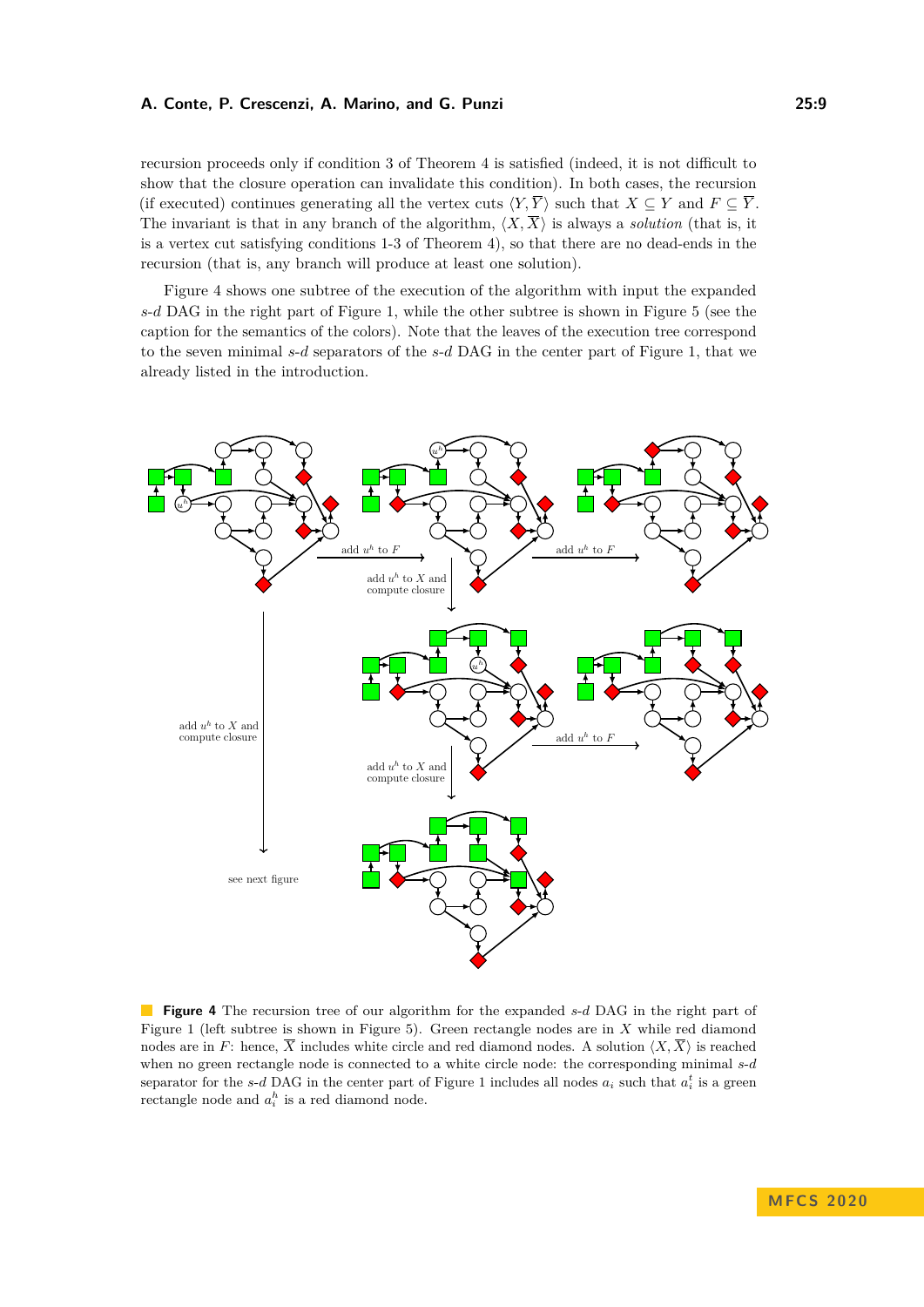#### **25:10 Enumeration of** *s*-*d* **Separators in DAGs**

Recall that  $\overline{X} = \mathbb{E}(V) \setminus X$  and that, for  $\langle X, \overline{X} \rangle$  to be a solution, the three conditions of Theorem [4](#page-4-0) must be satisfied. We will show in the proof of Theorem [6](#page-10-0) that these conditions hold at the beginning of the computation, and that they are preserved when making the recursive calls. To this aim, let us first notice that, from the definition of Algorithm [1,](#page-7-0) it follows that, at any invocation of the function cuts,  $X \cap F = \emptyset$ ,  $X = \mathcal{C}_G(X, F)$ , and  $\Gamma(X) \subseteq \mathtt{pred}_{\mathbb{E}(G)[\overline{X}]}(d^h) \cup \{d^h\}.$  In order to prove Theorem [6,](#page-10-0) we first show that the goodness of the set  $X$  is preserved by the closure operation.

<span id="page-9-0"></span>

<span id="page-9-1"></span>**Figure 5** The left subtree of the recursion tree of our algorithm for the expanded *s*-*d* DAG in the right part of Figure [1.](#page-2-0)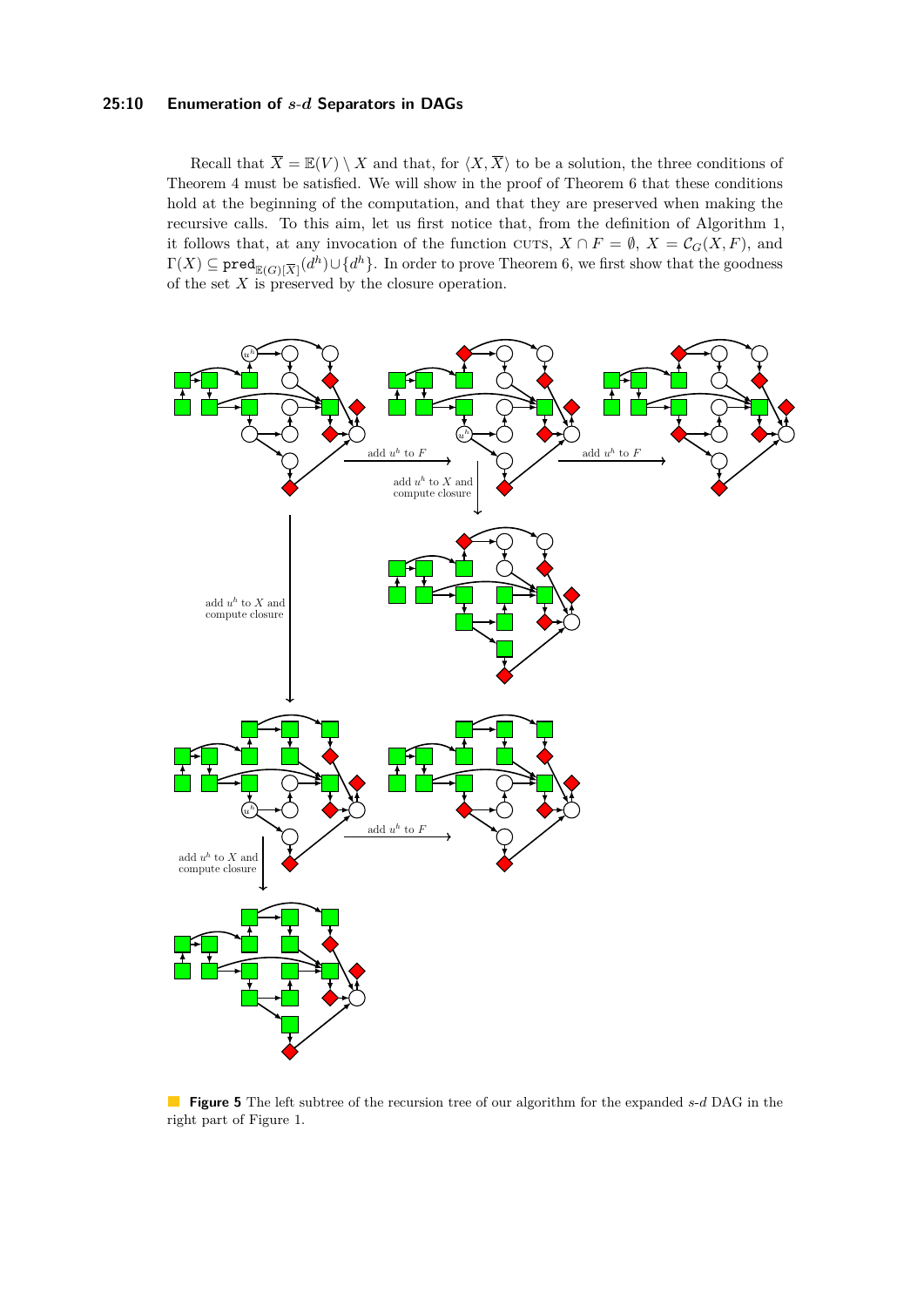#### **A. Conte, P. Crescenzi, A. Marino, and G. Punzi 25:11**

► Lemma 5. *If*  $\{d^h\}$   $\cup$   $N_{\mathbb{E}(G)}^-(d^t) \subseteq F$ , and if either  $X = \{s^t, s^h\}$  or  $X$  is good, then, for *any*  $u^h \in \Gamma(X) \setminus F$ ,  $\mathcal{C}_G(X \cup \{u^h\}, F)$  *is also good.* 

**Proof.** Note first that  $d^t \notin C_G(X \cup \{u^h\}, F)$ . Indeed,  $d^t$  can never be added by a head augmentation (which adds only head nodes). Moreover,  $d<sup>t</sup>$  can never be added by a tail augmentation since all its in-neighbors are in *F* and, hence, they will never be added to *X*. Let us now prove that  $\mathcal{C}_G(X \cup \{u^h\}, F)$  is good. Condition G1 is satisfied either because  $X = \{s^t, s^h\}$ , or because X is good and adding nodes cannot break condition G1. Furthermore, because of the assumption on *F* and because  $d^t \notin C_G(X \cup \{u^h\}, F)$ , condition G2 is also satisfied. Finally, note that condition G3 is satisfied whenever  $X = \text{taug}_G(X)$  (that is, whenever *X* already contains all neighbors of its head nodes), and, thus, it is guaranteed by the fact that  $C_G(X \cup \{u^h\}, F)$  is closed with respect to the operation  $\text{taug}_G(\cdot)$ .

<span id="page-10-0"></span>**In Theorem 6** (Correctness). At any invocation of function cuts of Algorithm [1,](#page-7-0)  $\langle X, \overline{X} \rangle$  is a *solution.*

**Proof.** At the beginning of the computation, the call  $CUTS(X, F)$  is performed with  $X =$  $\mathcal{C}_G({s^t, s^h}, F)$  and  $F = {d^h} \cup N^-_{\mathbb{E}(G)}(d^t)$ . Note that  $\mathcal{C}_G({s^t, s^h}, F) = \text{taug}_G({s^t, s^h}),$ since the graph is acyclic. From Lemma [5,](#page-9-1) it follows that *X* is good (that is, condition 1 is satisfied). Moreover, since the tail augmentation only adds neighbors of  $s<sup>h</sup>$ , which is the only neighbor of  $s^t$ , we have that  $X = \texttt{succ}_{\mathbb{E}(G)[X]}(s^t) \cup \{s^t\}$ : hence, condition 2 is also satisfied. Finally,  $\Gamma(X) \subseteq \text{pred}_{\mathbb{E}(G)[\overline{X}]}(d^h) \cup \{d^h\}$ , since otherwise the graph would contain a cycle.

Let us now consider a generic call of function CUTS, and assume that the corresponding *X* satisfies all conditions of Theorem [4.](#page-4-0) Let  $u^h \in \Gamma(X) \setminus F$  be the node chosen for the two recursive calls. We will show that the properties are kept in the recursive calls. In the call cuts(*X*,  $F \cup \{u^h\}$ ), the properties trivially hold since we do not change *X*. Let us then consider the call  $\text{curs}(Z, F)$  with  $Z = \mathcal{C}_G(X \cup \{u^h\}, F)$ . This invocation is executed only if  $\Gamma(Z) \subseteq \mathtt{pred}_{\mathbb{E}(G)[\overline{Z}]}(d^h) \cup \{d^h\}$  (line [7](#page-7-1) of Algorithm [1\)](#page-7-0): hence, condition 3 of Theorem [4](#page-4-0) is satisfied. By Lemma [5,](#page-9-1) it follows that *Z* is good: hence, also condition 1 of Theorem [4](#page-4-0) is satisfied. Moreover, since the two augmentation operations add only neighbors of nodes which are already in their argument, and since  $s^t \in \{s^t, s^h\}$ , we have that  $X \subseteq \texttt{succ}_{\mathbb{E}(G)[X]}(s^t) \cup \{s^t\}$ . The opposite inclusion is trivial, thus implying that  $succ_{\mathbb{E}(G)[X]}(s^t) \cup \{s^t\} = X$  and, hence, that condition 2 is also satisfied. The theorem is thus proved.

#### ▶ **Theorem 7** (Completeness). *Algorithm [1](#page-7-0) outputs all solutions without duplicates.*

**Proof.** Recall that  $\langle Y, \overline{Y} \rangle$  is a solution if and only if it satisfies the three conditions of Theorem [4.](#page-4-0) We will show that, for any solution  $\langle Y, \overline{Y} \rangle$ , there is a path in the recursion tree which outputs  $\langle Y, \overline{Y} \rangle$  such that, at each node of the path corresponding to some call cuts $(X, F)$ , the two conditions  $X \subseteq Y$  and  $F \subseteq \overline{Y}$  hold.

At the beginning of the algorithm, it is easy to show that both inclusions hold because of the goodness of *Y*: conditions G1 and G3 imply  $X = \mathcal{C}(\lbrace s^t, s^h \rbrace, F) = \text{taug}_G(s^t, s^h) \subseteq Y$ , while  $F = \{d^h\} \cup N^-_{\mathbb{E}(G)}(d^t) \subseteq \overline{Y}$  since, by conditions G2 and G3, *Y* cannot contain the in-neighbors of  $d^t$ . We now show that if the inclusions hold at one given call  $\text{CUTs}(X, F)$  (that is,  $X \subseteq Y$  and  $F \subseteq \overline{Y}$ ), then they also hold in exactly one of the two subsequent recursive calls. Indeed, let  $u^h \in \Gamma(X) \setminus F$  be the node considered for the recursive calls. We have two possibilities: either  $u^h \in Y$ , or not. If  $u^h \notin Y$ , then the two inclusions still hold for the call cuts(*X, F*  $\cup$  { $u^h$ }), since we did not modify *X*, and the element added to *F* is in  $\overline{Y}$ . On the other hand, if  $u^h \in Y$ , we show that the call  $\text{CUTS}(Z, F)$  for  $Z = \mathcal{C}_G(X \cup \{u^h\}, F)$  is indeed performed, and retains the inclusions. Note first that by definition of closure, and since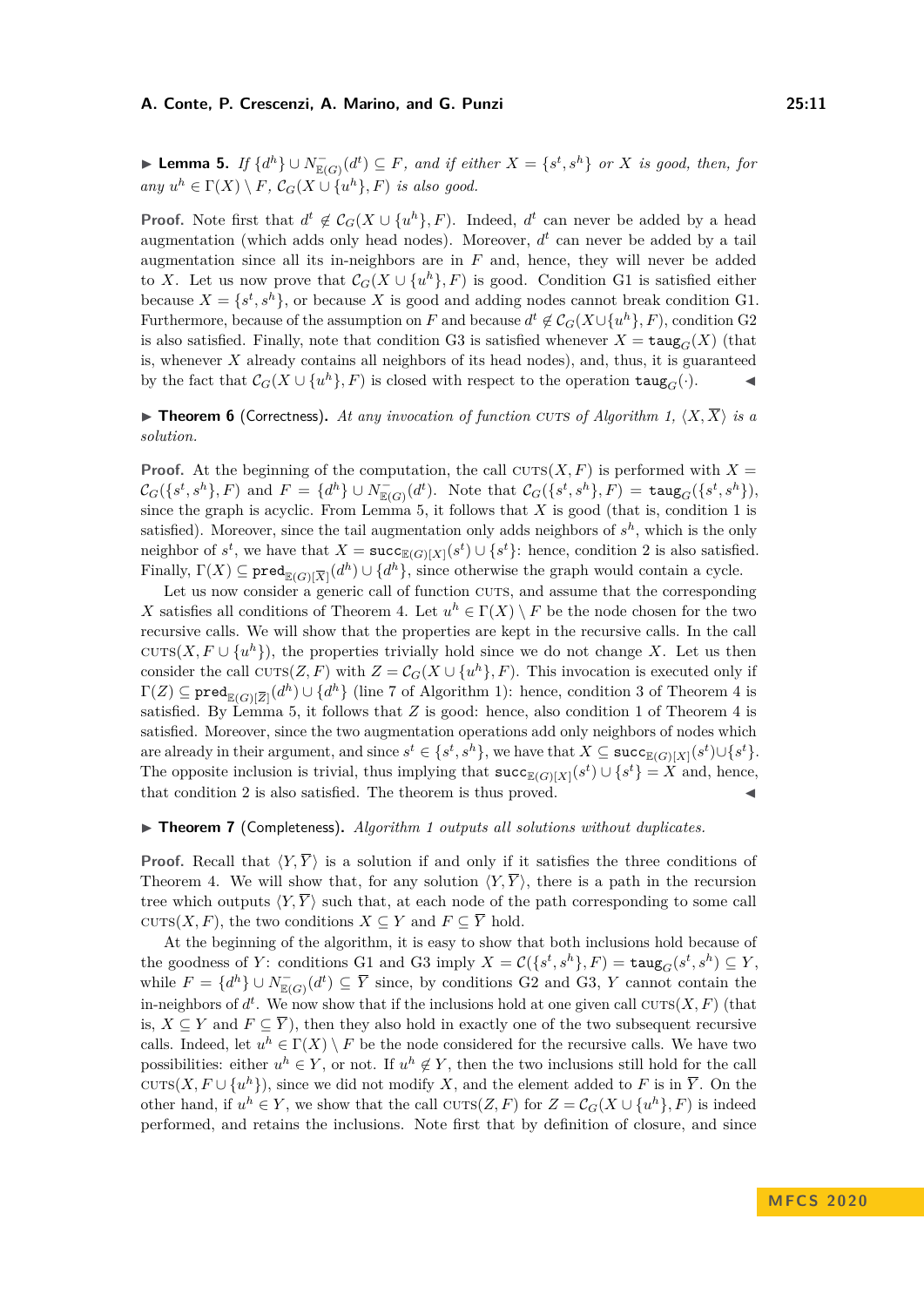#### **25:12 Enumeration of** *s*-*d* **Separators in DAGs**

*X* ∪ { $u^h$ } ⊆ *Y*, we have the inclusion  $Z = \mathcal{C}_G(X \cup \{u^h\}, F) \subseteq \mathcal{C}_G(Y, F) = Y$ . Assume now by contradiction that  $\Gamma(Z) \not\subseteq \text{pred}_{\mathbb{E}(G)[\overline{Z}]}(d^h) \cup \{d^h\}$ , thus failing the check on line [7.](#page-7-1) We remark that such a check can only fail for nodes in  $\Gamma(Z) \cap F$ , as nodes not belonging to F with such a property would have been included in *Z* by the closure, by definition. By contradiction hypothesis, we are assuming that there exists at least one  $v^h$  in  $\Gamma(Z) \setminus \text{pred}_{\mathbb{E}(G)[\overline{Z}]}(d^h) \cup \{d^h\}.$  $\text{Since } \Gamma(Y) \subseteq \texttt{pred}_{\mathbb{E}(G)[\overline{Y}]}(d^h) \cup \{d^h\} \subseteq \texttt{pred}_{\mathbb{E}(G)[\overline{Z}]}(d^h) \cup \{d^h\}.$  This implies that  $v^h \not\in \Gamma(Y)$ :  $v^t, v^h$  are either both in *Y*, or in  $\overline{Y}$ . Since  $v^h \in \Gamma(Z)$ , we have  $v^t \in Z \subseteq Y$ , meaning that  $v^h \in Y$ . Recall now that we remarked that  $v^h \in F \subseteq \overline{Y}$ , leading us to a contradiction. Therefore, as  $u^h \in Y$ , the check at line [7](#page-7-1) gives a positive response, and the subsequent call retains the inclusions (we showed that  $Z \subseteq Y$ ; while *F* is clearly still contained in  $\overline{Y}$ ).

It remains to prove that the execution path arrives at outputting the solution  $\langle Y, \overline{Y} \rangle$ . To this aim, we show that, at each invocation of the function cuts, either  $X = Y$ , or there is  $u^h \in \Gamma(X)$  belonging to *Y*. If  $X \neq Y$ , let  $y \in Y \setminus X$ . By condition [2](#page-4-2) of Theorem [4,](#page-4-0) there exists an  $s^t$ -y path in  $\mathbb{E}(G)[Y]$ : let *u* be the first node in this path which does not belong to *X*. Note that *u* cannot be a tail node, because of property G3 of the goodness definition (recall that *X* is good). Hence, *u* is a head node in  $\Gamma(X) \cap Y$ . This implies the algorithm eventually reaches a recursion node where  $X = Y$  and  $F \subseteq \overline{Y}$ . From this,  $\langle Y, \overline{Y} \rangle$  can be found by recursively taking the call on Line [5](#page-7-2) until we reach a leaf, as *X* is not modified and eventually *F* will contain  $\Gamma(X)$ .

Finally, absence of duplication is guaranteed by the fact that, on a recursive call considering a certain  $u^h$ , all solutions in one recursive subtree will have  $u^h \in X$ , while all the ones in the other subtree will have  $u^h \notin X$ .  $h \notin X$ .

<span id="page-11-0"></span>I **Theorem 8** (Complexity)**.** *Given a DAG G with n nodes and m arcs, Algorithm [1](#page-7-0) has O*(*nm*) *delay and O*(*m*) *space.*

**Proof.** Since each leaf of the recursion tree outputs a solution, because of Theorem [6,](#page-10-0) the delay between two consecutive solutions is bounded by the cost of a root-to-leaf path in the recursion tree. The depth of the tree is  $O(n)$  as at each step a node is added to either X or *F*. Thus, the cost per solution is equal to  $O(n)$  times the cost of one recursive call. This latter cost depends on the execution time of the function closure. If we use the naive implementation shown in Algorithm [1,](#page-7-0) this execution takes  $O(m^2)$  time and  $O(m)$  space. A more efficient implementation whose time and space are both bounded by *O*(*m*) can be easily given. Furthermore, the space to store the recursion stack amortizes to  $O(m)$  if we store just the differences of *X* and *F* with respect to their parent recursive call. The theorem thus follows.

# **4 Application to temporal graphs and conclusion**

In the introduction we have seen how the problem of enumerating all minimal *s*-*d* cutsets in a temporal graph can be reduced to the problem of enumerating all minimal *s*-*d* separators in the corresponding *s*-*d* line graph. It is easy to verify that the number nodes and arcs in the line graph are respectively  $O(m)$  and  $O(m^2)$ , where m is the number of temporal arcs. This observation along with Theorems [6-](#page-10-0)[8](#page-11-0) gives us the following result.

<span id="page-11-1"></span>I **Theorem 9.** *Given a temporal graph G with m temporal arcs and given two nodes s and d*, all minimal s-*d* cutsets in *G* can be computed with  $O(m^3)$  delay and  $O(m^2)$  space.

A natural open problem is whether the cost per solution for enumerating all minimal *s*-*d* separators in a DAG in Theorem [8](#page-11-0) can be reduced to  $O(m)$  in order to improve also Theorem [9.](#page-11-1)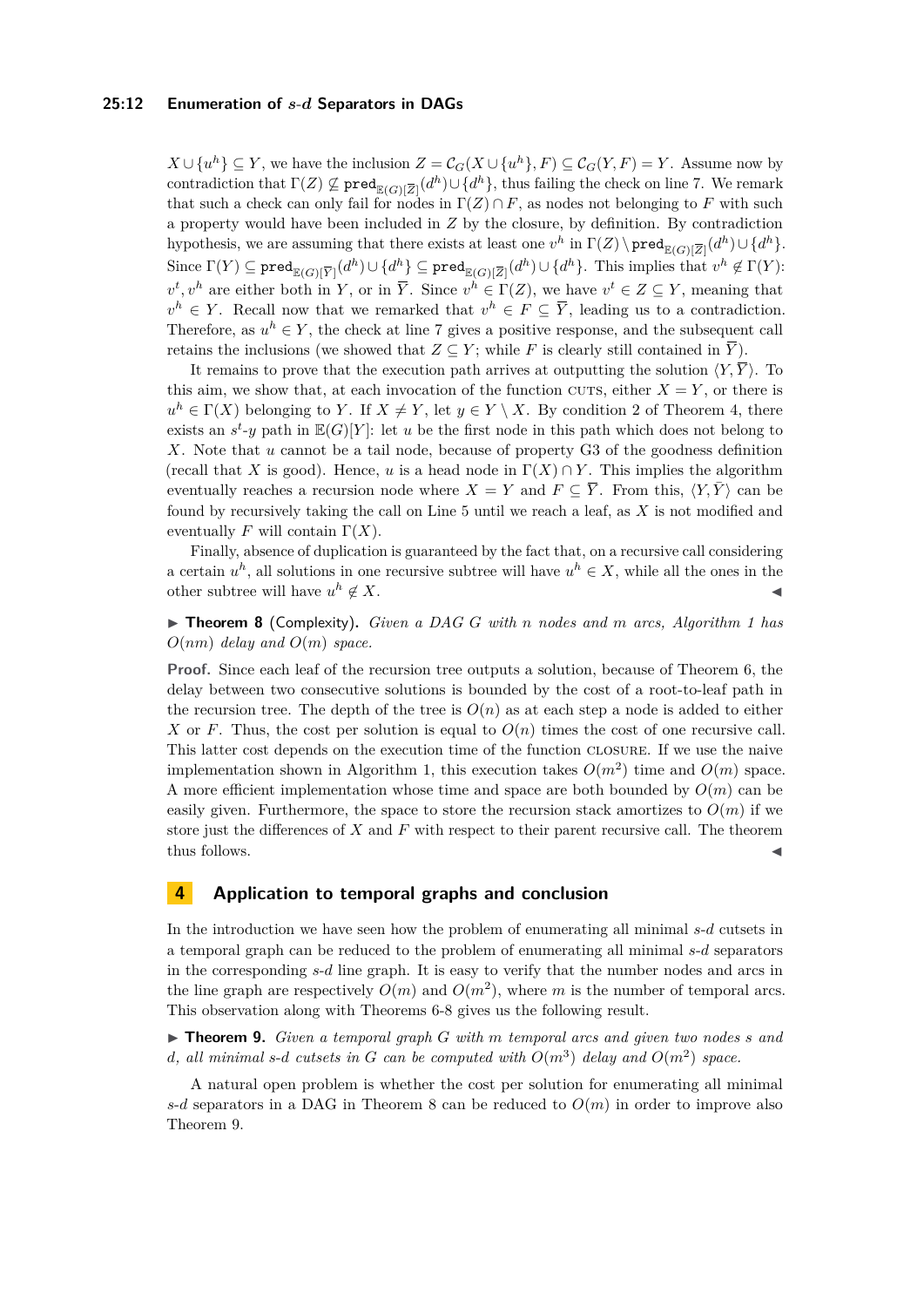#### **References**

- <span id="page-12-18"></span>**1** Matthias Bentert, Anne-Sophie Himmel, Hendrik Molter, Marco Morik, Rolf Niedermeier, and René Saitenmacher. Listing all maximal k-plexes in temporal graphs. In *ASONAM*, pages 41–46, 2018.
- <span id="page-12-16"></span>**2** Kenneth A Berman. Vulnerability of scheduled networks and a generalization of menger's theorem. *Networks: An International Journal*, 28(3):125–134, 1996.
- <span id="page-12-14"></span>**3** Anne Berry, Jean-Paul Bordat, and Olivier Cogis. Generating all the minimal separators of a graph. In *WG*, pages 167–172, 1999.
- <span id="page-12-12"></span>**4** Paola Bertolazzi, Giuseppe Di Battista, and Walter Didimo. Quasi-upward planarity. *Algorithmica*, 32(3):474–506, 2002.
- <span id="page-12-7"></span>**5** Binh-Minh Bui-Xuan, Afonso Ferreira, and Aubin Jarry. Computing shortest, fastest, and foremost journeys in dynamic networks. *International Journal of Foundations of Computer Science*, 14(2):267–285, 2003.
- <span id="page-12-8"></span>**6** Arnaud Casteigts, Paola Flocchini, Walter Quattrociocchi, and Nicola Santoro. Time-varying graphs and dynamic networks. *International Journal of Parallel, Emergent and Distributed Systems*, 27(5):387–408, 2012.
- <span id="page-12-3"></span>**7** S.K. Chaturvedi, Gaurav Khanna, and Sieteng Soh. Reliability evaluation of time evolving delay tolerant networks based on sum-of-disjoint products. *Reliability Engineering & System Safety*, 171:136–151, 2018.
- <span id="page-12-13"></span>**8** Qizhi Fang, Rudolf Fleischer, Jian Li, and Xiaoxun Sun. Algorithms for core stability, core largeness, exactness, and extendability of flow games. In *COCOON*, pages 439–447, 2007.
- <span id="page-12-5"></span>**9** Longxiang Gao, Shui Yu, Tom H. Luan, and Wanlei Zhou. *Delay Tolerant Networks*. Springer, 2015.
- <span id="page-12-17"></span>**10** Anne-Sophie Himmel, Hendrik Molter, Rolf Niedermeier, and Manuel Sorge. Adapting the Bron–Kerbosch algorithm for enumerating maximal cliques in temporal graphs. *Social Network Analysis and Mining*, 7(1):35, 2017.
- <span id="page-12-1"></span>**11** P. A. Jensen and M. Bellmore. An algorithm to determine the reliability of a complex system. *IEEE Transactions on Reliability*, R-18(4):169–174, 1969.
- <span id="page-12-4"></span>**12** Gaurav Khanna, Sanjay K. Chaturvedi, and Sieteng Soh. Two-terminal reliability analysis for time-evolving and predictable delay-tolerant networks. *Recent Advances in Electrical & Electronic Engineering*, 13(2):236–250, 2020.
- <span id="page-12-6"></span>**13** Gaurav Khanna and Sanjay Kumar Chaturvedi. A comprehensive survey on multi-hop wireless networks: Milestones, changing trends and concomitant challenges. *Wireless Personal Communications*, 101(2):677–722, 2018.
- <span id="page-12-19"></span>**14** Rohit Kumar and Toon Calders. 2SCENT: an efficient algorithm to enumerate all simple temporal cycles. *Proceedings of the VLDB Endowment*, 11(11):1441–1453, 2018.
- <span id="page-12-9"></span>**15** Matthieu Latapy, Tiphaine Viard, and Clémence Magnien. Stream graphs and link streams for the modeling of interactions over time. *Social Network Analysis and Mining*, 8(1):61:1–61:29, 2018.
- <span id="page-12-11"></span>**16** Q. Liang and E. Modiano. Survivability in time-varying networks. *IEEE Transactions on Mobile Computing*, 16(9):2668–2681, 2017.
- <span id="page-12-21"></span>**17** Andrea Marino. *Analysis and Enumeration: Algorithms for Biological Graphs*. Springer, 2015.
- <span id="page-12-10"></span>**18** Othon Michail. An introduction to temporal graphs: An algorithmic perspective. *Internet Mathematics*, 12(4):239–280, 2016.
- <span id="page-12-20"></span>**19** Petra Mutzel and Lutz Oettershagen. On the enumeration of bicriteria temporal paths. In *TAMC*, pages 518–535, 2019.
- <span id="page-12-15"></span>**20** Lhouari Nourine and Olivier Raynaud. A fast algorithm for building lattices. *Information Processing Letters*, 71(5-6):199–204, 1999.
- <span id="page-12-2"></span>**21** J. Scott Provan and Douglas R. Shier. A paradigm for listing (s, t)-cuts in graphs. *Algorithmica*, 15(4):351–372, 1996.
- <span id="page-12-0"></span>**22** Marvin Rausand. *Reliability of Safety-Critical Systems: Theory and Applications*. John Wiley & Sons, Ltd, 2014.